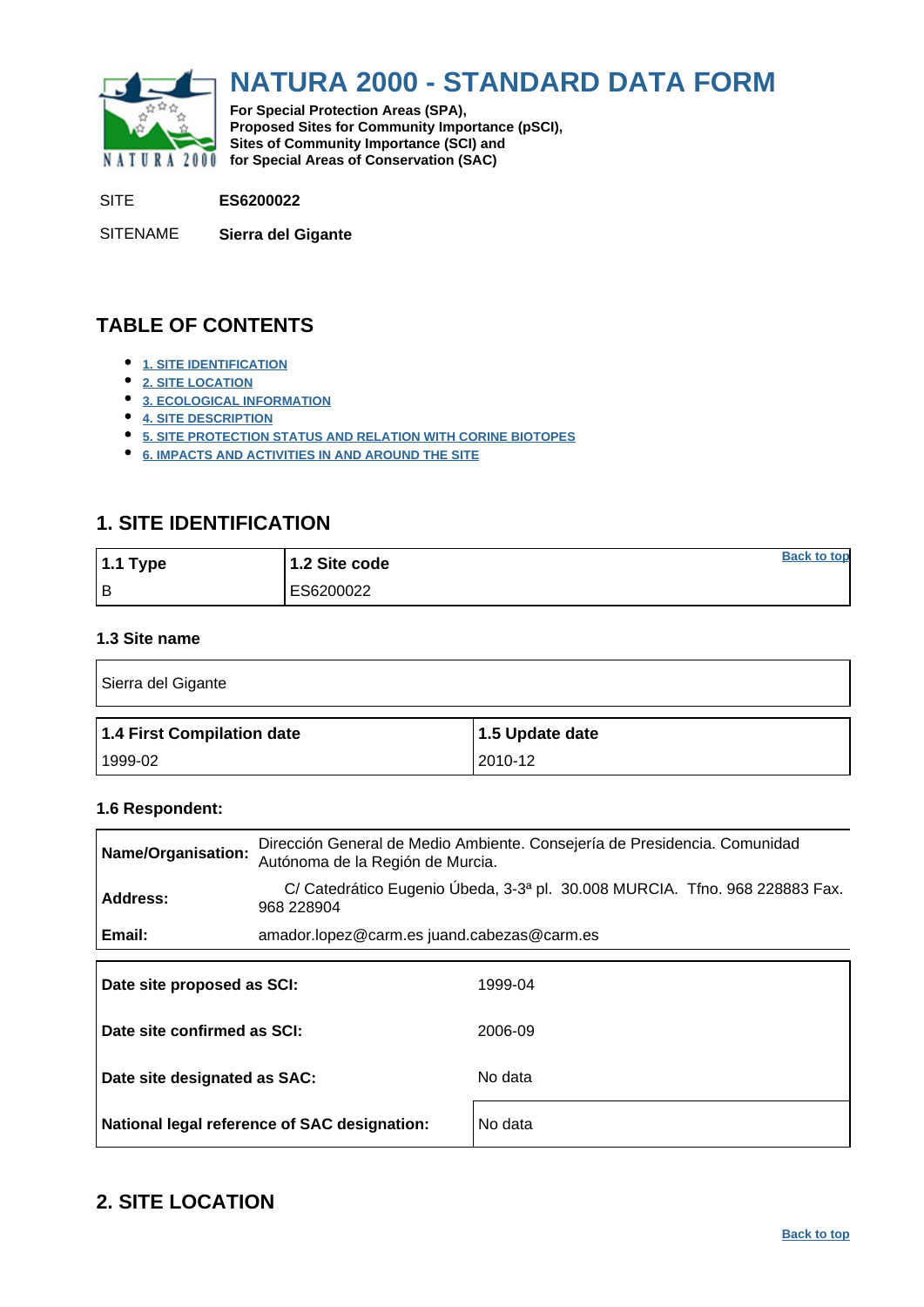### **2.1 Site-centre location [decimal degrees]:**

| Longitude         | Latitude            |
|-------------------|---------------------|
| -1.97694444444444 | 37.76555555555556   |
|                   |                     |
| 2.2 Area [ha]:    | 2.3 Marine area [%] |
| 3748.31           | 0.0                 |
|                   |                     |
|                   |                     |

### **2.4 Sitelength [km]:**

0.0

### **2.5 Administrative region code and name**

| <b>NUTS level 2 code</b> | <b>Region Name</b> |
|--------------------------|--------------------|
| <b>ES62</b>              | Región de Murcia   |

**[Back to top](#page-0-0)**

### **2.6 Biogeographical Region(s)**

Mediterranean (0.0 %)

### <span id="page-1-0"></span>**3. ECOLOGICAL INFORMATION**

### **3.1 Habitat types present on the site and assessment for them**

**Annex I Habitat types Site assessment Code PF NP Cover [ha] Cave [number] Data quality A|B|C|D A|B|C Representativity Relative Surface Conservation Global** 3250  $\parallel$  1.2722  $\parallel$   $\parallel$   $\parallel$  A  $\parallel$  C  $\parallel$  A  $\parallel$  A 4030  $\blacksquare$   $\blacksquare$   $\blacksquare$   $\blacksquare$   $\blacksquare$   $\blacksquare$   $\blacksquare$   $\blacksquare$   $\blacksquare$   $\blacksquare$   $\blacksquare$   $\blacksquare$   $\blacksquare$   $\blacksquare$   $\blacksquare$   $\blacksquare$   $\blacksquare$   $\blacksquare$   $\blacksquare$   $\blacksquare$   $\blacksquare$   $\blacksquare$   $\blacksquare$   $\blacksquare$   $\blacksquare$   $\blacksquare$   $\blacksquare$   $\blacksquare$   $\blacksquare$   $\blacksquare$   $\blacksquare$ 4090  $\parallel$  703.0747  $\parallel$  A  $\parallel$  A  $\parallel$  A  $\parallel$  A 5210  $\begin{array}{|c|c|c|c|c|}\n\hline\n834.7719 & & & A & C & A & A\n\end{array}$ 6110  $\blacksquare$  115.7855 A A C A A <sup>6220</sup> 778.1519 A C A A 6420  $\parallel$  1.2722  $\parallel$   $\parallel$   $\parallel$  A  $\parallel$  C  $\parallel$  A  $\parallel$  A 8210  $\blacksquare$  226.1096  $\blacksquare$  A  $\blacksquare$  A  $\blacksquare$  A  $\blacksquare$  A 92D0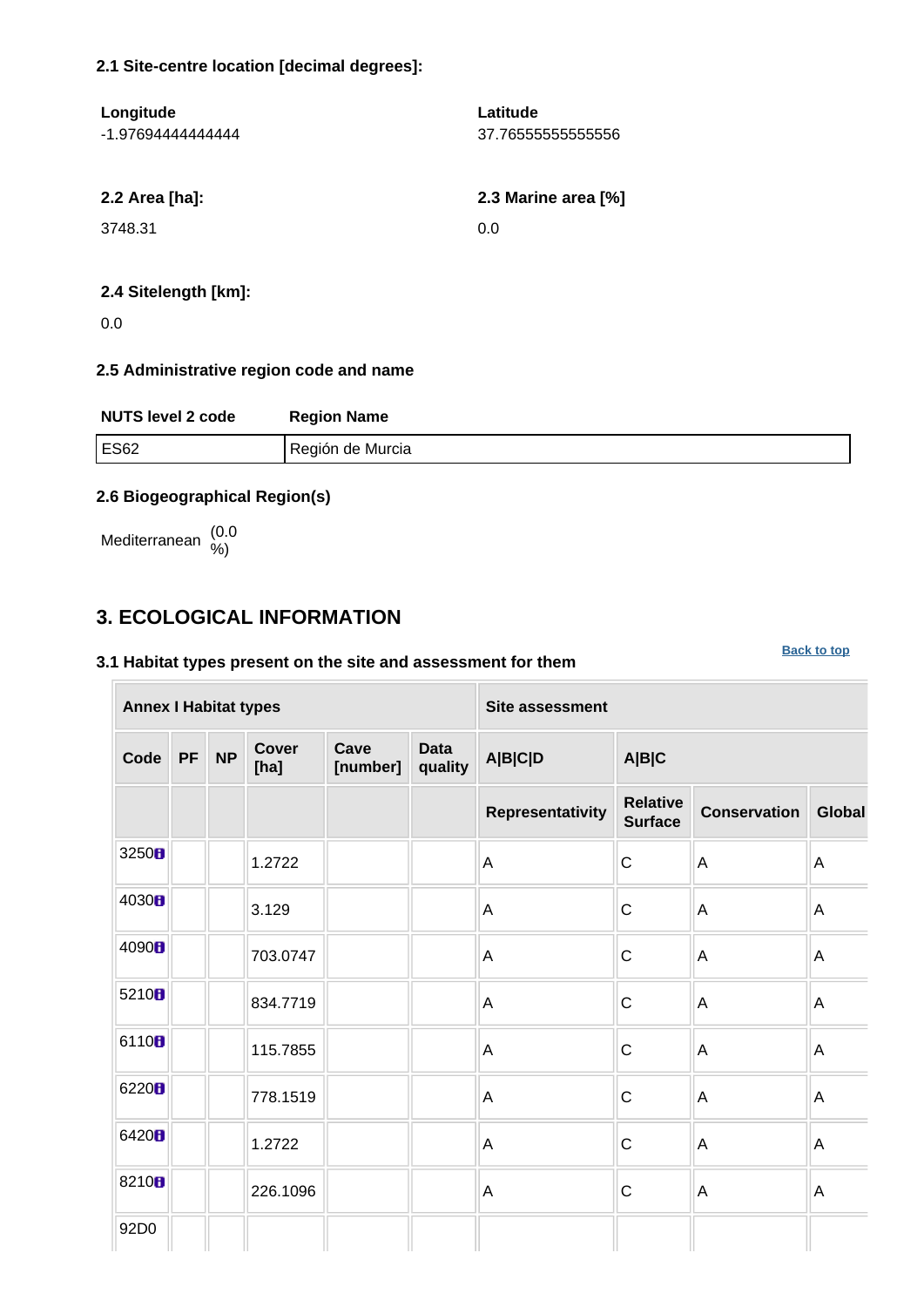| 8             | 2700     |  | $\sqrt{ }$ | . . |
|---------------|----------|--|------------|-----|
| 9340 <b>B</b> | 281.1019 |  | r          |     |

- **PF:** for the habitat types that can have a non-priority as well as a priority form (6210, 7130, 9430) enter "X" in the column PF to indicate the priority form.
- **NP:** in case that a habitat type no longer exists in the site enter: x (optional)
- **Cover:** decimal values can be entered
- **Caves:** for habitat types 8310, 8330 (caves) enter the number of caves if estimated surface is not available.
- **Data quality:** G = 'Good' (e.g. based on surveys); M = 'Moderate' (e.g. based on partial data with some extrapolation);  $P = 'Poor'$  (e.g. rough estimation)

### **3.2 Species referred to in Article 4 of Directive 2009/147/EC and listed in Annex II of Directive 92/43/EEC and site evaluation for them**

| <b>Species</b> |      |                                   |              | Population in the site |               |                |            |   |                | <b>Site assessment</b> |                |       |
|----------------|------|-----------------------------------|--------------|------------------------|---------------|----------------|------------|---|----------------|------------------------|----------------|-------|
| Group          | Code | <b>Scientific</b><br><b>Name</b>  | $\mathsf{s}$ | <b>NP</b>              | <b>Type</b>   | <b>Size</b>    |            |   | Cat.           | <b>Data</b><br>quality | <b>A B C D</b> | A B C |
|                |      |                                   |              |                        |               | Min            | <b>Max</b> |   | <b>C R V P</b> |                        | Pop.           | Cons. |
| B              | A255 | <b>Anthus</b><br>campestris       |              |                        | p             |                |            |   | $\mathsf{P}$   |                        | $\mathsf C$    | B     |
| B              | A226 | <b>Apus apus</b>                  |              |                        | $\mathsf{r}$  |                |            |   | P              |                        | $\mathsf C$    | B     |
| B              | A228 | <b>Apus melba</b>                 |              |                        | $\mathsf{r}$  |                |            |   | P              |                        | $\mathsf C$    | B     |
| B              | A091 | <b>Aquila</b><br>chrysaetos       |              |                        | р             | 1              | 1          | р | G              |                        | C              | A     |
| B              | A093 | <b>Aquila</b><br>fasciatus        |              |                        | р             |                |            |   | $\mathsf{P}$   |                        | C              | B     |
| B              | A215 | <b>Bubo bubo</b>                  |              |                        | p             | $\overline{2}$ | 3          | p |                | G                      | $\mathsf C$    | A     |
| B              | A268 | <b>Cercotrichas</b><br>galactotes |              |                        | $\mathsf{r}$  |                |            |   | $\mathsf{P}$   |                        | C              | B     |
| B              | A136 | <b>Charadrius</b><br>dubius       |              |                        | $\mathsf{r}$  |                |            |   | P              |                        | $\mathsf C$    | B     |
| B              | A080 | <b>Circaetus</b><br>gallicus      |              |                        | $\mathsf{r}$  | 3              | $\,6\,$    | p |                | G                      | $\mathsf C$    | A     |
| B              | A081 | <b>Circus</b><br>aeruginosus      |              |                        | $\mathbf{C}$  |                |            |   | P              | P                      | D              |       |
| B              | A082 | <b>Circus</b><br>cyaneus          |              |                        | p             |                |            |   | $\mathsf{P}$   |                        | $\mathsf C$    | B     |
| B              | A084 | <b>Circus</b><br>pygargus         |              |                        | $\mathsf{r}$  |                |            |   | P              |                        | $\mathsf C$    | B     |
| B              | A211 | <b>Clamator</b><br>glandarius     |              |                        | $\mathsf r$   |                |            |   | $\mathsf{P}$   |                        | C              | B     |
| B              | A231 | <b>Coracias</b><br>garrulus       |              |                        | r             |                |            |   | $\mathsf{P}$   |                        | $\mathbf C$    | B     |
| B              | A212 | <b>Cuculus</b><br>canorus         |              |                        | $\mathsf{r}$  |                |            |   | $\mathsf{P}$   |                        | $\mathbf C$    | B     |
| B              | A253 | <b>Delichon</b><br>urbica         |              |                        | r             |                |            |   | P              |                        | $\mathsf C$    | B     |
| B              | A269 | <b>Erithacus</b><br>rubecula      |              |                        | ${\mathsf W}$ |                |            |   | P              |                        | $\mathsf C$    | B     |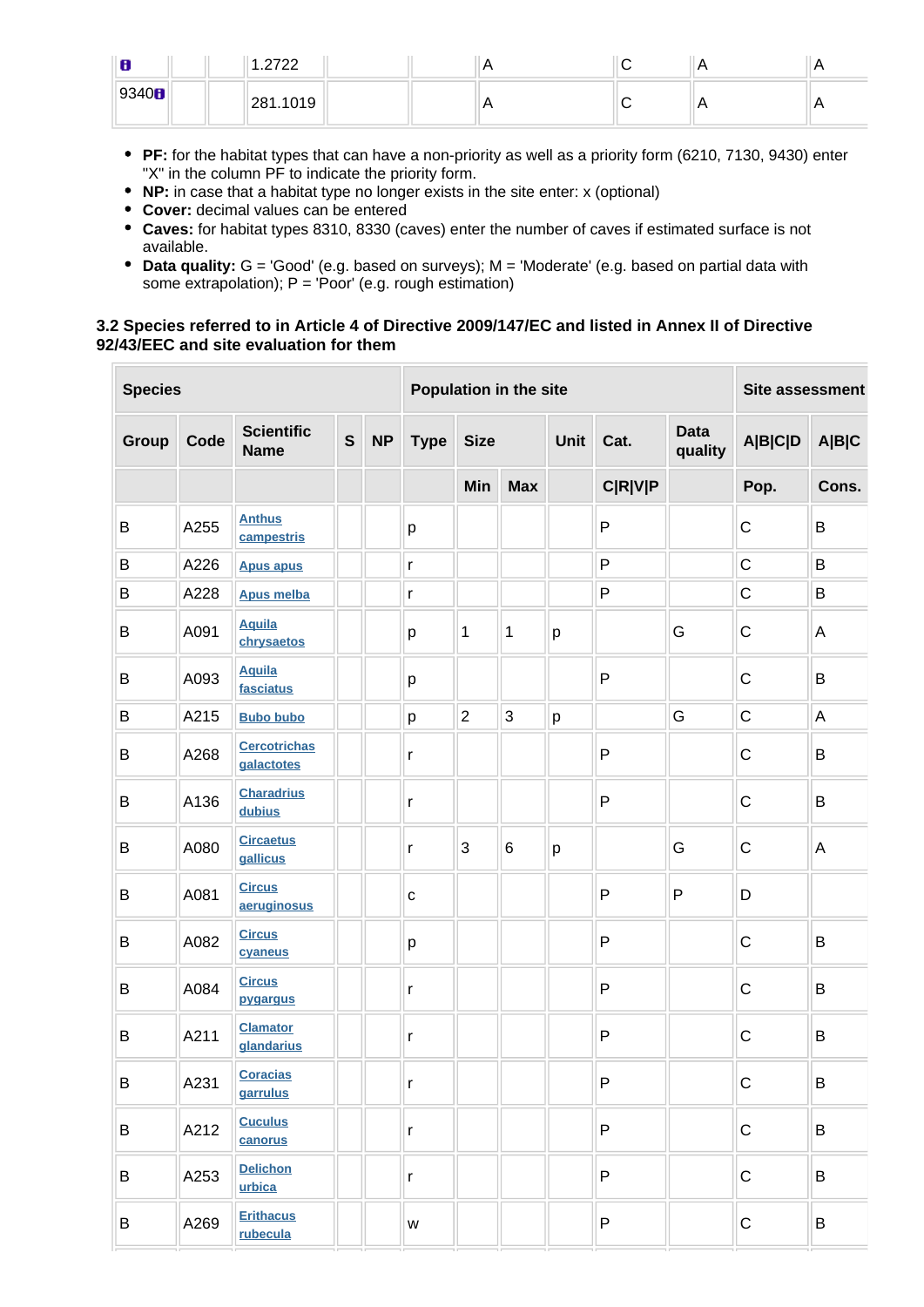| B            | A095 | <b>Falco</b><br>naumanni            | $\mathbf{C}$ |                |                |         | $\mathsf{P}$ | P | D           |             |
|--------------|------|-------------------------------------|--------------|----------------|----------------|---------|--------------|---|-------------|-------------|
| B            | A103 | <b>Falco</b><br>peregrinus          | p            | $\overline{4}$ | $\overline{4}$ | p       |              | G | $\mathbf C$ | A           |
| B            | A245 | Galerida<br>theklae                 | p            |                |                |         | $\mathsf{P}$ |   | $\mathsf C$ | B           |
| B            | A078 | <b>Gyps fulvus</b>                  | p            | 41             | 41             | p       |              | G | $\mathsf C$ | B           |
| B            | A092 | <b>Hieraaetus</b><br>pennatus       | p            | $\overline{2}$ | 9              | $\sf p$ |              | G | $\mathsf C$ | B           |
| B            | A438 | <b>Hippolais</b><br>pallida         | r            |                |                |         | $\mathsf{P}$ |   | $\mathsf C$ | B           |
| B            | A300 | <b>Hippolais</b><br>polyglotta      | r            |                |                |         | $\mathsf{P}$ |   | $\mathsf C$ | B           |
| B            | A252 | <b>Hirundo</b><br>daurica           | $\mathsf{r}$ |                |                |         | $\mathsf{P}$ |   | $\mathsf C$ | B           |
| B            | A251 | <b>Hirundo</b><br>rustica           | $\mathsf{r}$ |                |                |         | P            |   | $\mathsf C$ | B           |
| $\sf B$      | A341 | <b>Lanius senator</b>               | $\mathsf{r}$ |                |                |         | ${\sf P}$    |   | $\mathsf C$ | B           |
| $\sf B$      | A246 | Lullula arborea                     | p            |                |                |         | $\mathsf{P}$ |   | $\mathsf C$ | B           |
| B            | A271 | Luscinia<br>megarhynchos            | $\mathsf{r}$ |                |                |         | $\mathsf{P}$ |   | $\mathsf C$ | B           |
| $\mathsf{R}$ | 1221 | <b>Mauremys</b><br>leprosa          | p            |                |                |         | ${\sf P}$    |   | $\mathsf C$ | B           |
| B            | A242 | Melanocorypha<br>calandra           | р            |                |                |         | ${\sf P}$    |   | $\mathsf C$ | B           |
| B            | A230 | <b>Merops</b><br>apiaster           | r            |                |                |         | $\mathsf{P}$ |   | $\mathsf C$ | $\mathsf C$ |
| B            | A319 | <b>Muscicapa</b><br><b>striata</b>  | $\mathsf{r}$ |                |                |         | $\mathsf{P}$ |   | $\mathsf C$ | B           |
| B            | A278 | <b>Oenanthe</b><br>hispanica        | $\mathsf{r}$ |                |                |         | $\mathsf{P}$ |   | $\mathsf C$ | B           |
| B            | A279 | <b>Oenanthe</b><br>leucura          | p            |                |                |         | P            |   | $\mathsf C$ | B           |
| B            | A277 | <b>Oenanthe</b><br>oenanthe         | r            |                |                |         | P            |   | $\mathsf C$ | B           |
| B            | A337 | <b>Oriolus oriolus</b>              | $\mathsf{r}$ |                |                |         | P            |   | $\mathsf C$ | B           |
| B            | A214 | <b>Otus scops</b>                   | $\mathsf{r}$ |                |                |         | P            |   | $\mathsf C$ | B           |
| B            | A273 | <b>Phoenicurus</b><br>ochruros      | W            |                |                |         | P            |   | $\mathsf C$ | B           |
| B            | A315 | <b>Phylloscopus</b><br>collybita    | W            |                |                |         | P            |   | $\mathsf C$ | B           |
| B            | A316 | <b>Phylloscopus</b><br>trochilus    | $\mathbf{C}$ |                |                |         | P            | P | D           |             |
| B            | A266 | <b>Prunella</b><br>modularis        | W            |                |                |         | $\mathsf{P}$ |   | $\mathsf C$ | B           |
| B            | A346 | <b>Pyrrhocorax</b><br>pyrrhocorax   | p            |                |                |         | P            |   | $\mathsf C$ | B           |
| M            | 1304 | <b>Rhinolophus</b><br>ferrumequinum | p            |                |                |         | P            |   | $\mathsf C$ | B           |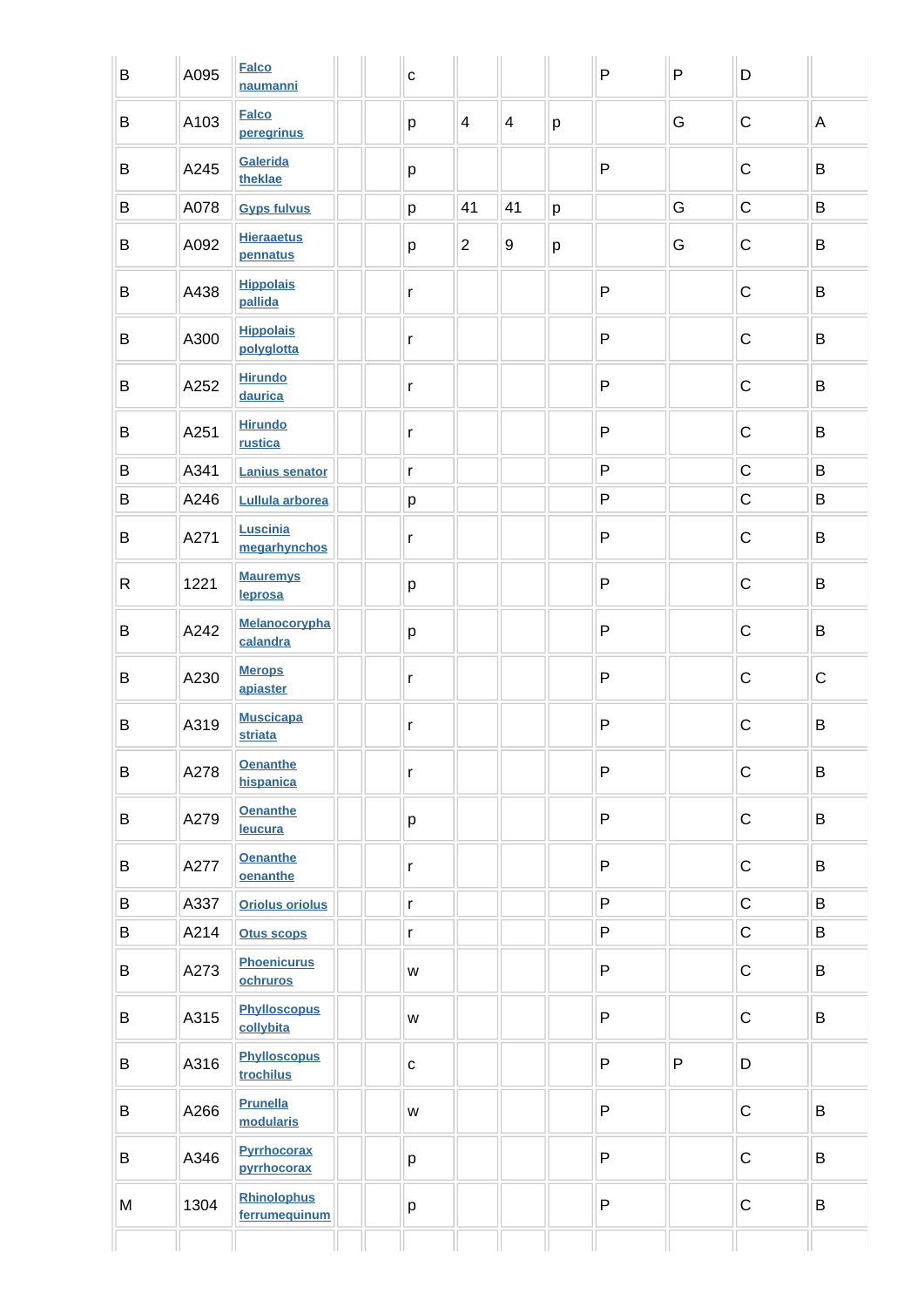| M         | 1303 | Rhinolophus<br>hipposideros    | p           | P |         | $\mathsf C$  | B            |
|-----------|------|--------------------------------|-------------|---|---------|--------------|--------------|
| B         | A249 | Riparia riparia                | r           | P |         | $\mathsf{C}$ | B            |
| B         | A276 | <b>Saxicola</b><br>torquata    | W           | P |         | $\mathsf C$  | $\mathsf B$  |
| B         | A210 | <b>Streptopelia</b><br>turtur  | r           | P |         | $\mathsf C$  | B            |
| B         | A304 | <b>Sylvia</b><br>cantillans    | r           | P |         | $\mathsf C$  | B            |
| B         | A309 | <b>Sylvia</b><br>communis      | r           | P |         | $\mathsf C$  | B            |
| $\sf B$   | A303 | <b>Sylvia</b><br>conspicillata | r           | P |         | $\mathsf C$  | B            |
| B         | A306 | <b>Sylvia</b><br>hortensis     | r           | P |         | $\mathsf C$  | B            |
| B         | A302 | <b>Sylvia undata</b>           | p           | P |         | $\mathsf C$  | $\sf B$      |
| ${\sf R}$ | 1219 | <b>Testudo</b><br>graeca       | p           | P |         | $\mathsf C$  | $\, {\bf B}$ |
| $\sf B$   | A128 | <b>Tetrax tetrax</b>           | $\mathbf C$ | P | $\sf P$ | D            |              |
| B         | A282 | <b>Turdus</b><br>torquatus     | W           | P |         | $\mathsf C$  | B            |

- **Group:** A = Amphibians, B = Birds, F = Fish, I = Invertebrates, M = Mammals, P = Plants, R = Reptiles
- **S:** in case that the data on species are sensitive and therefore have to be blocked for any public access enter: yes
- **NP:** in case that a species is no longer present in the site enter: x (optional)
- **Type:** p = permanent, r = reproducing, c = concentration, w = wintering (for plant and non-migratory species use permanent)
- Unit: i = individuals, p = pairs or other units according to the Standard list of population units and codes in accordance with Article 12 and 17 reporting (see **[reference portal](http://bd.eionet.europa.eu/activities/Natura_2000/reference_portal)**)
- **Abundance categories (Cat.):**  $C =$  common,  $R =$  rare,  $V =$  very rare,  $P =$  present to fill if data are deficient (DD) or in addition to population size information
- **Data quality:** G = 'Good' (e.g. based on surveys); M = 'Moderate' (e.g. based on partial data with some extrapolation);  $P = Popor'$  (e.g. rough estimation);  $VP = Very$  poor' (use this category only, if not even a rough estimation of the population size can be made, in this case the fields for population size can remain empty, but the field "Abundance categories" has to be filled in)

### **3.3 Other important species of flora and fauna (optional)**

| <b>Species</b> |             |                                      |   | Population in the site |             |            |             | <b>Motivation</b> |                                |              |                            |   |             |   |
|----------------|-------------|--------------------------------------|---|------------------------|-------------|------------|-------------|-------------------|--------------------------------|--------------|----------------------------|---|-------------|---|
| <b>Group</b>   | <b>CODE</b> | <b>Scientific</b><br><b>Name</b>     | S | <b>NP</b>              | <b>Size</b> |            | <b>Unit</b> |                   | <b>Species</b><br><b>Annex</b> |              | <b>Other</b><br>categories |   |             |   |
|                |             |                                      |   |                        | <b>Min</b>  | <b>Max</b> |             | <b>C R V P</b>    | IV                             | $\mathbf{V}$ | $\mathsf{A}$               | B | $\mathbf C$ | D |
| R              |             | <b>Acanthodactylus</b><br>erythrurus |   |                        |             |            |             | R                 |                                |              | X                          |   |             |   |
| B              |             | <b>Accipiter gentilis</b>            |   |                        |             |            |             | R                 |                                |              | X                          |   |             |   |
| B              |             | <b>Accipiter nisus</b>               |   |                        |             |            |             | R                 |                                |              | Χ                          |   |             |   |
| B              |             | <b>Aegithalos</b><br>caudatus        |   |                        |             |            |             | R                 |                                |              | X                          |   |             |   |
| B              |             | <b>Alauda arvensis</b>               |   |                        |             |            |             | C                 |                                |              |                            |   |             | X |
| B              |             | <b>Alectoris rufa</b>                |   |                        |             |            |             | $\mathsf{C}$      |                                |              |                            |   |             | X |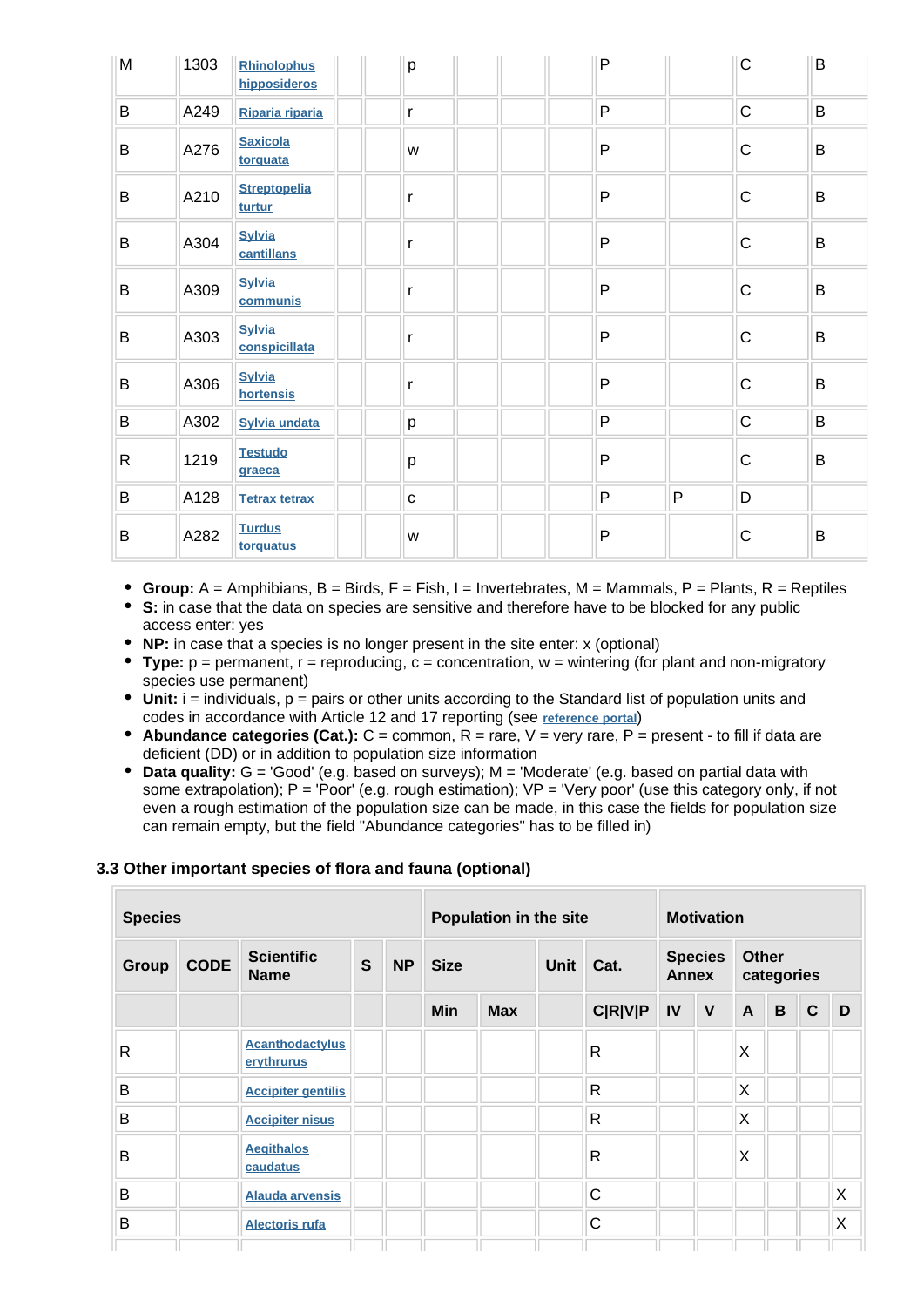| $\mathsf{P}$ |      | <b>Arbutus unedo</b>                                   |  |  | ${\sf R}$    |             |                           |              |   | X                         |
|--------------|------|--------------------------------------------------------|--|--|--------------|-------------|---------------------------|--------------|---|---------------------------|
| B            |      | <b>Ardea cinerea</b>                                   |  |  | $\mathsf{R}$ |             | X                         |              |   |                           |
| $\sf B$      |      | <b>Asio otus</b>                                       |  |  | $\mathsf V$  |             | X                         |              |   |                           |
| P            |      | <b>Athamanta</b><br>hispanica                          |  |  | $\vee$       |             | X                         |              |   |                           |
| B            |      | <b>Athene noctua</b>                                   |  |  | $\mathsf C$  |             | X                         |              |   |                           |
| $\sf B$      |      | <b>Bubulcus ibis</b>                                   |  |  | $\mathsf C$  |             | $\mathsf X$               |              |   |                           |
| A            |      | <b>Bufo bufo</b>                                       |  |  | $\mathsf{R}$ |             |                           |              | X |                           |
| A            | 1202 | <b>Bufo calamita</b>                                   |  |  | ${\sf R}$    | $\mathsf X$ | $\pmb{\times}$            |              |   |                           |
| P            |      | <b>Bupleurum</b><br>spinosum                           |  |  | ${\sf R}$    |             |                           |              |   | $\boldsymbol{\mathsf{X}}$ |
| B            |      | <b>Buteo buteo</b>                                     |  |  | ${\sf R}$    |             | $\boldsymbol{\mathsf{X}}$ |              |   |                           |
| ${\sf M}$    |      | Capra pyrenaica                                        |  |  | $\mathsf V$  |             | X                         |              |   |                           |
| $\sf B$      |      | <b>Carduelis</b><br>carduelis                          |  |  | $\mathsf C$  |             |                           |              | X |                           |
| $\, {\bf B}$ |      | <b>Carduelis chloris</b>                               |  |  | $\mathsf C$  |             |                           |              | X |                           |
| P            |      | <b>Centaurea</b><br>mariana                            |  |  | $\mathsf{R}$ |             | X                         |              |   |                           |
| B            |      | Columba<br>palumbus                                    |  |  | $\mathsf C$  |             |                           |              |   | X                         |
| $\sf B$      |      | <b>Corvus corone</b>                                   |  |  | $\mathsf{C}$ |             |                           |              |   | X                         |
| B            |      | <b>Corvus</b><br>monedula                              |  |  | $\mathsf C$  |             |                           |              |   | X                         |
| P            |      | <b>Cotoneaster</b><br>granatensis                      |  |  | $\vee$       |             |                           | X            |   |                           |
| P            |      | <b>Crataegus</b><br><b>laciniata</b>                   |  |  | $\vee$       |             | X                         |              |   |                           |
| P            |      | <b>Daphne oleoides</b><br>subsp. hispanica             |  |  | $\vee$       |             |                           |              |   | $\mathsf{X}$              |
| P            |      | <b>Dianthus</b><br>subbaeticus                         |  |  | $\mathsf{R}$ |             | $\mathsf{X}$              |              |   |                           |
| R            |      | <b>Elaphe scalaris</b>                                 |  |  | $\mathsf{R}$ |             | $\mathsf X$               |              |   |                           |
| B            |      | Emberiza cia                                           |  |  | $\mathsf C$  |             | $\mathsf{X}$              |              |   |                           |
| P            |      | <b>Ephedra</b><br>nebrodensis<br>subsp.<br>nebrodensis |  |  | $\mathsf{R}$ |             |                           |              |   | $\mathsf X$               |
| P            |      | <b>Erodium saxatile</b>                                |  |  | $\mathsf V$  |             |                           | $\mathsf{X}$ |   |                           |
| B            |      | <b>Falco</b><br>tinnunculus                            |  |  | $\mathsf{R}$ |             | X                         |              |   |                           |
| $\, {\bf B}$ |      | <b>Fringilla coelebs</b>                               |  |  | $\mathsf{C}$ |             |                           |              | X |                           |
| B            |      | Galerida cristata                                      |  |  | $\mathsf C$  |             | $\mathsf{X}$              |              |   |                           |
| B            |      | <b>Garrulus</b><br>glandarius                          |  |  | $\mathsf{R}$ |             |                           |              |   | $\mathsf{X}$              |
| ${\sf M}$    |      | Genetta genetta                                        |  |  | $\mathsf{R}$ |             |                           |              | X |                           |
| P            |      | <b>Genista longipes</b><br>subsp. longipes             |  |  | $\mathsf R$  |             |                           | X            |   |                           |
|              |      |                                                        |  |  |              |             |                           |              |   |                           |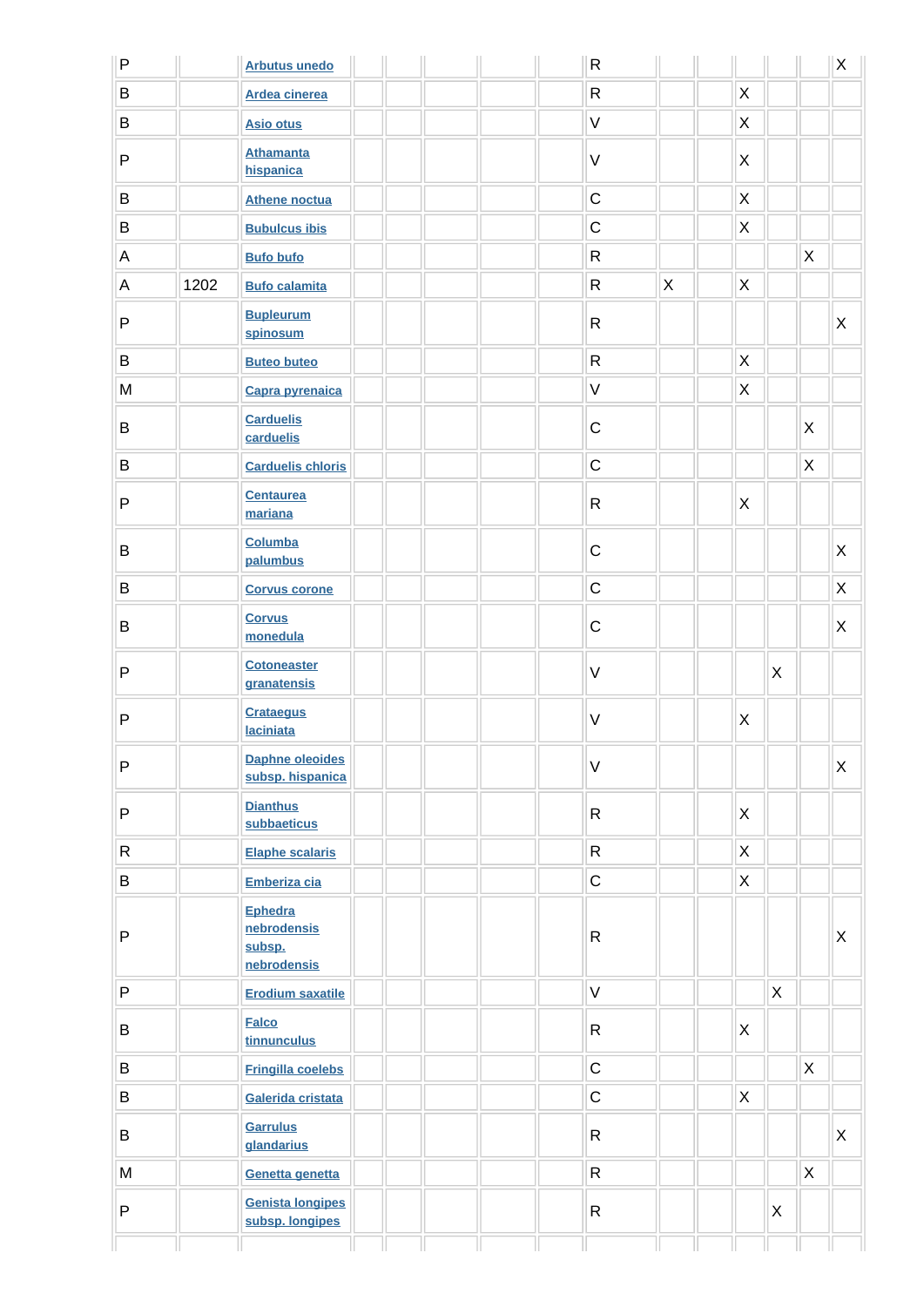| $\mathsf{P}$ | Genista<br>spartioides<br>subsp.<br>retamoides       |  | ${\sf R}$    |                           | $\times$ |              |             |
|--------------|------------------------------------------------------|--|--------------|---------------------------|----------|--------------|-------------|
| ${\sf P}$    | Guiraoa arvensis                                     |  | $\vee$       |                           | X        |              |             |
| $\mathsf{R}$ | <b>Hemidactylus</b><br>turcicus                      |  | $\mathsf{R}$ | $\boldsymbol{\mathsf{X}}$ |          |              |             |
| $\mathsf{R}$ | <b>Hemorrhois</b><br>hippocrepis                     |  | ${\sf P}$    | X                         |          |              |             |
| P            | Hormathophylla<br>cadevalliana                       |  | $\mathsf{R}$ | X                         |          |              |             |
| P            | <b>Jasione foliosa</b><br>subsp. foliosa             |  | $\mathsf V$  |                           |          |              | X           |
| P            | <b>Jasminum</b><br>fruticans                         |  | $\vee$       |                           |          |              | X           |
| P            | <b>Juniperus</b><br>oxycedrus<br>subsp.<br>oxycedrus |  | $\mathsf C$  |                           |          |              | X           |
| P            | <b>Juniperus</b><br>phoenicea<br>subsp.<br>phoenicea |  | $\mathsf C$  |                           |          |              | X           |
| $\mathsf{P}$ | <b>Kernera boissieri</b>                             |  | $\vee$       | X                         |          |              |             |
| B            | <b>Lanius excubitor</b>                              |  | ${\sf R}$    | $\mathsf{X}$              |          |              |             |
| ${\sf P}$    | Lavandula lanata                                     |  | $\mathsf C$  |                           | X        |              |             |
| $\mathsf{P}$ | Linaria<br>cavanillesii                              |  | $\vee$       |                           | X        |              |             |
| $\sf P$      | Lonicera<br>splendida                                |  | $\mathsf{R}$ |                           |          |              | X           |
| R            | <b>Malpolon</b><br>monspessulanus                    |  | $\mathsf C$  |                           |          | X            |             |
| ${\sf M}$    | <b>Meles meles</b>                                   |  | ${\sf R}$    |                           |          | $\mathsf{X}$ |             |
| B            | <b>Monticola</b><br>solitarius                       |  | $\mathsf{R}$ | X                         |          |              |             |
| $\sf B$      | <b>Motacilla alba</b>                                |  | $\mathsf{C}$ | $\mathsf X$               |          |              |             |
| $\mathsf R$  | <b>Natrix maura</b>                                  |  | ${\sf R}$    | $\mathsf{X}$              |          |              |             |
| ${\sf P}$    | Olea europaea<br>var. sylvestris                     |  | $\mathsf{R}$ |                           |          |              | X           |
| B            | <b>Parus ater</b>                                    |  | $\mathsf C$  | X                         |          |              |             |
| $\sf B$      | <b>Parus caeruleus</b>                               |  | $\mathsf C$  | X                         |          |              |             |
| $\sf B$      | <b>Parus cristatus</b>                               |  | $\mathsf C$  | $\mathsf{X}$              |          |              |             |
| B            | Parus major                                          |  | $\mathsf C$  | $\mathsf{X}$              |          |              |             |
| B            | <b>Petronia</b><br>petronia                          |  | $\mathsf R$  | $\mathsf{X}$              |          |              |             |
| B            | Pica pica                                            |  | $\mathsf C$  |                           |          |              | $\mathsf X$ |
| B            | <b>Picus viridis</b>                                 |  | $\mathsf C$  | $\mathsf X$               |          |              |             |
| P            | <b>Pinus nigra</b><br>subsp. clusiana                |  | $\vee$       |                           |          |              | X           |
|              |                                                      |  |              |                           |          |              |             |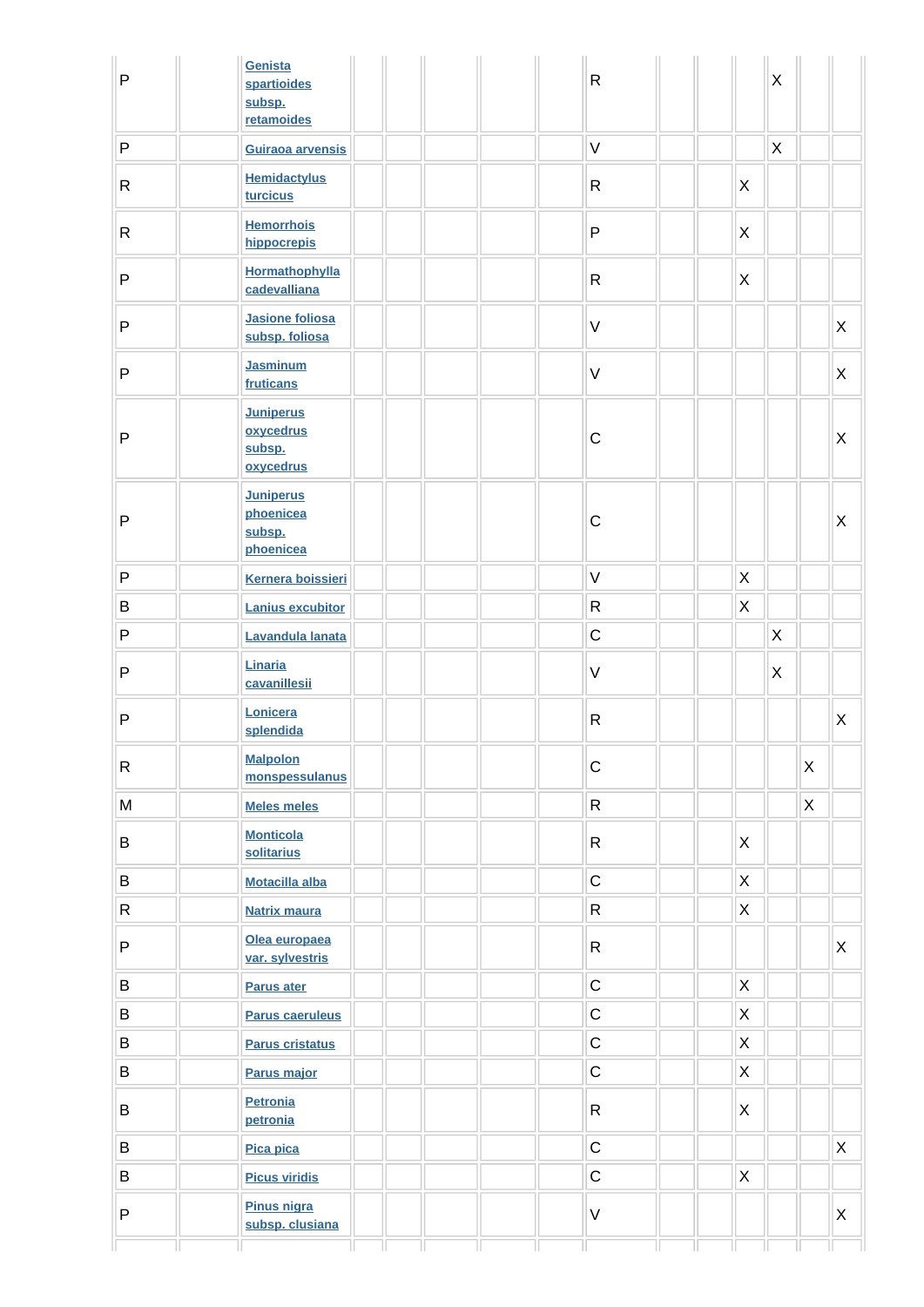| M            | 1309 | <b>Pipistrellus</b><br>pipistrellus                   |  |  | $\mathsf C$  | $\mathsf X$  | $\mathsf X$  |             |                           |
|--------------|------|-------------------------------------------------------|--|--|--------------|--------------|--------------|-------------|---------------------------|
| $\sf P$      |      | <b>Pistacia</b><br><b>lentiscus</b>                   |  |  | $\mathsf{R}$ |              |              |             | X                         |
| $\sf P$      |      | <b>Pistacia</b><br>terebinthus                        |  |  | $\mathsf{R}$ |              |              |             | X                         |
| M            | 1329 | <b>Plecotus</b><br>austriacus                         |  |  | $\mathsf{R}$ | X            | X            |             |                           |
| $\sf P$      |      | Plumbago<br>europaea                                  |  |  | $\mathsf{R}$ |              |              |             | X                         |
| R            |      | <b>Podarcis</b><br>hispanica                          |  |  | $\mathsf{R}$ |              | X            |             |                           |
| $\mathsf{P}$ |      | <b>Prunus prostrata</b>                               |  |  | $\vee$       |              |              |             | $\mathsf X$               |
| R            |      | <b>Psammodromus</b><br>algirus                        |  |  | $\mathsf{R}$ |              | X            |             |                           |
| $\mathsf{R}$ |      | <b>Psammodromus</b><br>hispanicus                     |  |  | $\mathsf{R}$ |              | X            |             |                           |
| $\sf P$      |      | <b>Quercus</b><br>rotundifolia                        |  |  | $\mathsf C$  |              |              |             | $\mathsf{X}$              |
| $\sf P$      |      | <b>Rhamnus</b><br>alaternus                           |  |  | $\mathsf R$  |              |              |             | X                         |
| $\mathsf{P}$ |      | Rhamnus<br>hispanorum                                 |  |  | $\mathsf{R}$ |              |              |             | $\boldsymbol{\mathsf{X}}$ |
| $\mathsf{P}$ |      | <b>Rhamnus</b><br>pumilus                             |  |  | $\mathsf{R}$ |              |              |             | X                         |
| $\sf P$      |      | Rosa sicula                                           |  |  | $\vee$       |              |              |             | X                         |
| $\sf P$      |      | <b>Ruscus</b><br>aculeatus                            |  |  | $\mathsf{R}$ |              |              | X           |                           |
| $\sf P$      |      | <b>Salix atrocinerea</b>                              |  |  | ${\sf R}$    |              |              |             | $\mathsf X$               |
| B            |      | <b>Serinus serinus</b>                                |  |  | $\mathsf C$  |              |              |             | $\mathsf X$               |
| ${\sf M}$    | 1333 | <b>Tadarida teniotis</b>                              |  |  | $\mathsf{R}$ | $\mathsf{X}$ | $\mathsf{X}$ |             |                           |
| $\mathsf{R}$ |      | <b>Tarentola</b><br>mauritanica                       |  |  | $\mathsf P$  |              | X            |             |                           |
| P            |      | <b>Thymus</b><br>serpylloides<br>subsp.<br>gadorensis |  |  | $\mathsf{R}$ |              |              |             | $\mathsf X$               |
| ${\sf R}$    |      | <b>Timon lepidus</b>                                  |  |  | ${\sf R}$    |              |              | $\mathsf X$ |                           |
| B            |      | <b>Tyto alba</b>                                      |  |  | $\mathsf{R}$ |              | X            |             |                           |
| P            |      | <b>Ulmus minor</b>                                    |  |  | $\mathsf V$  |              |              |             | $\mathsf X$               |
| $\, {\bf B}$ |      | <b>Upupa epops</b>                                    |  |  | $\mathsf C$  |              | $\mathsf X$  |             |                           |

- **Group:** A = Amphibians, B = Birds, F = Fish, Fu = Fungi, I = Invertebrates, L = Lichens, M = Mammals,  $P =$  Plants,  $R =$  Reptiles
- **CODE:** for Birds, Annex IV and V species the code as provided in the reference portal should be used in addition to the scientific name
- **S:** in case that the data on species are sensitive and therefore have to be blocked for any public access enter: yes
- **NP:** in case that a species is no longer present in the site enter: x (optional)
- **Unit:** i = individuals, p = pairs or other units according to the standard list of population units and codes in accordance with Article 12 and 17 reporting, (see **[reference portal](http://bd.eionet.europa.eu/activities/Natura_2000/reference_portal)**)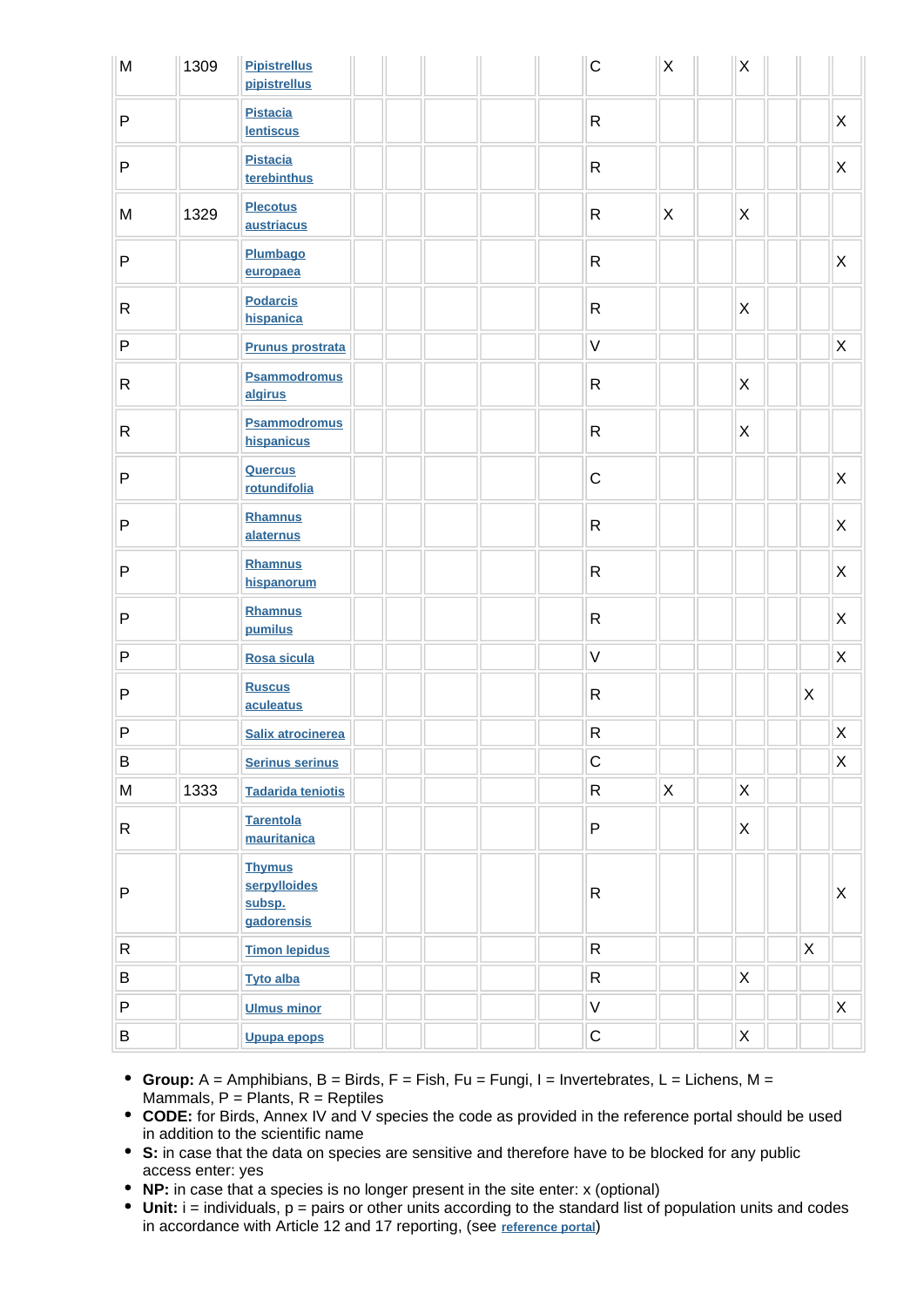- **Cat.:** Abundance categories:  $C =$  common,  $R =$  rare,  $V =$  very rare,  $P =$  present
- **Motivation categories: IV, V:** Annex Species (Habitats Directive), **A:** National Red List data; **B:** Endemics; **C:** International Conventions; **D:** other reasons

# <span id="page-8-0"></span>**4. SITE DESCRIPTION**

### **4.1 General site character**

**[Back to top](#page-0-0)**

| <b>Habitat class</b>       | % Cover |
|----------------------------|---------|
| <b>N17</b>                 | 25.0    |
| <b>N08</b>                 | 35.0    |
| N <sub>19</sub>            | 5.0     |
| N <sub>23</sub>            | 2.0     |
| <b>N22</b>                 | 5.0     |
| N <sub>21</sub>            | $5.0\,$ |
| N06                        | 1.0     |
| N <sub>18</sub>            | 15.0    |
| N09                        | 7.0     |
| <b>Total Habitat Cover</b> | 100     |

### **Other Site Characteristics**

Abrupto macizo montañoso con fuertes pendientes.

### **4.2 Quality and importance**

Interesante lugar con vegetación de transición entre diferentes áreas biogeográficas de la Región Mediterránea. Destacan los sabinares de Juniperus phoenicea, muchas veces mezclados con carrascas en las zonas de litosuelos de las cumbres. Algunos retazos de carrascal están bien conservados, destacando la presencia de Crataegus laciniata en barrancos como orla espinosa. Los taxones vegetales más interesantes se ubican en los roquedos y litosuelos de las zonas cacuminales. Hay numerosas especies protegidas y algunas especies incluidas en la Lista Roja Nacional. Las especies de flora incluidas en el apartado 3.3 bajo el motivo "Otras razones" están protegidas a nivel regional por el Decreto nº 50/2003, de 30 de mayo, por el que se crea el Catálogo Regional de Flora Silvestre Protegida de la Región de Murcia y se dictan normas para el aprovechamiento de diversas especies forestales. Destacan, entre las especies de fauna, el grupo de las rapaces, con poblaciones de Águila real, Águila culebrera, Águila calzada, Azor, Ratonero, Búho real y Halcón peregrino. Igualmente destacan las poblaciones de Chova piquirroja y de quirópteros.

### **4.3 Threats, pressures and activities with impacts on the site**

The most important impacts and activities with high effect on the site

| Negative Impacts        |                                       |                                   |                           |
|-------------------------|---------------------------------------|-----------------------------------|---------------------------|
| Rank                    | Threats<br>and<br>pressures<br>[code] | Pollution<br>(optional)<br>[code] | inside/outside<br>[i o b] |
| M                       | H <sub>01</sub>                       |                                   | b                         |
| $\overline{\mathsf{M}}$ | C01.01                                |                                   |                           |
| M                       | J02.05                                |                                   |                           |
|                         | C01.01                                |                                   | о                         |
| M                       | D01.01                                |                                   |                           |
| $\overline{\mathsf{M}}$ | A01                                   |                                   | ο                         |
| $\overline{\mathsf{M}}$ | G01                                   |                                   | 0                         |
| $\overline{\sf H}$      | J02.05.02                             |                                   | o                         |
|                         |                                       |                                   |                           |

| Positive Impacts |                                                |                     |                           |  |  |  |
|------------------|------------------------------------------------|---------------------|---------------------------|--|--|--|
| <b>IRank</b>     | Activities,<br>management (optional)<br>[code] | Pollution<br>[code] | inside/outside<br>[i o b] |  |  |  |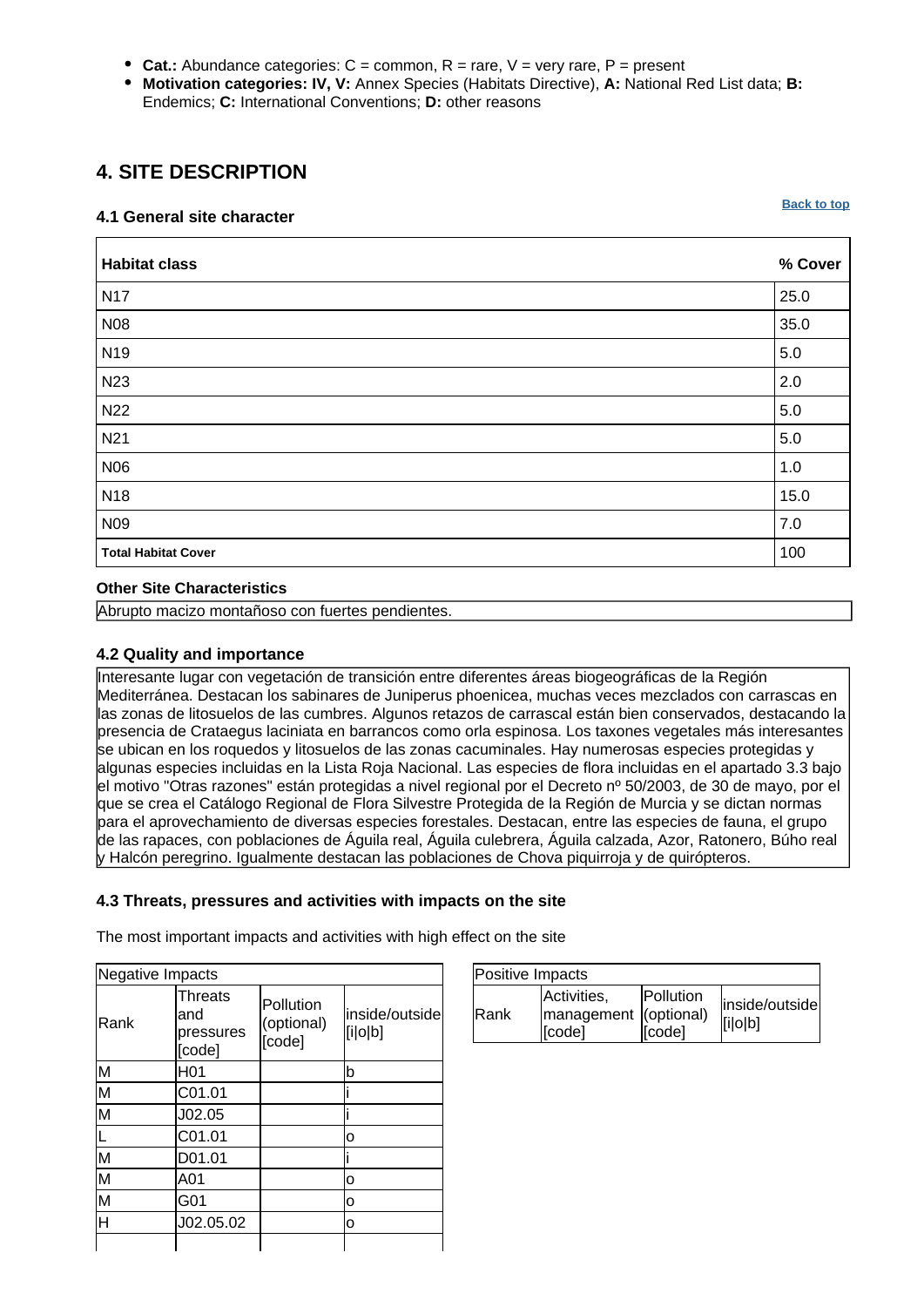| ΙM         | <b>F0301</b> |               |  |
|------------|--------------|---------------|--|
|            |              |               |  |
| . .<br>. . | .<br>- -     | $\sim$<br>. . |  |

Rank:  $H = high$ ,  $M = medium$ ,  $L = low$ 

Pollution:  $N =$  Nitrogen input, P = Phosphor/Phosphate input, A = Acid input/acidification,  $T =$  toxic inorganic chemicals,  $Q =$  toxic organic chemicals,  $X =$  Mixed pollutions  $i =$  inside,  $o =$  outside,  $b =$  both

#### **4.4 Ownership (optional)**

| ype     |                        | [%] |  |
|---------|------------------------|-----|--|
|         | National/Federal       | 0   |  |
|         | State/Province         | 0   |  |
|         | Public Local/Municipal | 0   |  |
|         | Any Public             | 84  |  |
|         | Joint or Co-Ownership  | 0   |  |
| Private |                        | 16  |  |
| Unknown |                        | 0   |  |
| lsum    |                        | 100 |  |

### **4.5 Documentation**

- Sánchez-Gómez, P.; J. Guerra; E. Coy; A. Hernández; S. Fernández & A.F. Carrillo. 1996. "Flora de Murcia. Claves de identificación de plantas vasculares". D.M. Murcia.
- Sánchez-Gómez, P.; J. Guerra; A. Hernández; S. Fernández; E. Coy; A.F. Carrillo; M.J. Tamayo; J. Güemes & J. Rivera. 1997. "Flora selecta de Murcia. Plantas endémicas, raras o amenazadas". Consejería de Medio Ambiente, Agricultura y Agua de la Región de Murcia. Murcia. - Comunidad Autónoma de la Región de Murcia. Ley 7/1995, de 21 de abril, de la Fauna Silvestre de la Región de Murcia (BORM nº 102, de 4 de mayo de 1995). - Comunidad Autónoma de la Región de Murcia. Resolución de 8 de mayo de 2001 por la que se hace público el Acuerdo de Consejo de Gobierno de 30 de marzo de 2001, por el que se designan como zonas de Especial Protección para las Aves las Sierras de Burete Lavia y Cambrón; la Sierra del Molino, Embalse del Quipar y Llanos del Cagitán; La Muela y Cabo Tiñoso; Mar Menor; Sierra de Moratalla; Monte El Valle y Sierras de Altaona y Escalona; Saladares del Guadalentín; Llano de las Cabras; Sierras del Gigante-pericay, Lomas del Buitre-río Luchena y Sierra de la Torrecilla; Almenara-Moreras-Cabo Cope; Isla Cueva de Lobos y la Isla de Las Palomas (BORM nº 114, de 18 de mayo de 1995). - Alcaraz, F. J., J. A. Barreña, M. Clemente, A. J. González, J. López, D. Rivera & S. Ríos. 2008. Manual de interpretación de los hábitats naturales y seminaturales de la Región de Murcia. Dirección General del Medio Natural. Tomos 1-7.
- (3) Moreno, J.C., coord. 2008. Lista Roja 2008 de la flora vascular española. Dirección General de Medio Natural y Política Forestal (Ministerio de Medio Ambiente, y Medio Rural y Marino, y Sociedad Española de Biología de la Conservación de Plantas), Madrid, 86 pp.
- (5) Sánchez P. & J. Guerra. 2011 Nueva flora de Murcia. DM. 516 pp.
- (7) VV.AA. 2010. Programa de Conservación de Flora de Flora Silvestre Protegida. DGPNB. (Inédito) (9) Sánchez, P., M. Á. Carrión, A. Hernández & J. Guerra. 2002. Libro rojo de la flora silvestre protegida de la Región de Murcia. Volumen I y II. Dirección General del Medio Natural.Murcia. 686 pp.
- (22) SÁNCHEZ, P., J. GUERRA, E. RODRÍGUEZ, J. B. VERA, J. A. LÓPEZ, J. F. JIMÉNEZ, S. FERNÁNDEZ & A. HERNÁNDEZ. 2005. Lugares de Interés Botánico de la Región de Murcia. Dirección General del Medio Natural. Cartagena. 176 pp.
- Aledo, E. (Dir.). 2006. Plan de Gestión del LIC ?Sierra del Gigante, ES6200022? (Estudios Básicos). Latizal S.L. - Dirección General del Medio Natural. Consejería de Industria y Medio Ambiente. Comunidad Autónoma de la Región de Murcia.
- Calvo, J.F., Sánchez-Zapata, J.A., Martínez, J.E., Eguía, S. & Sánchez, M.A. 1997. Investigación sobre las rapaces rupícolas nidificantes en la Región de Murcia. Fundación Universidad Empresa-Consejería de Agricultura, Agua y Medio Ambiente, Murcia. Inédito.
- Comunidad Autónoma de la Región de Murcia. 2006. Libro Rojo de los Vertebrados de la Región de Murcia. Consejería de Industria y Medio Ambiente. Dirección General de Medio Natural. Consejería de Industria y Medio Ambiente. Comunidad Autónoma de la Región de Murcia.
- Illán, R., Aledo, E. y Muñoz, A. (Coords.) 2010. Censo y Control reproductivo de las aves rapaces rupícolas en la Región de Murcia. Memoria 2010. Región de Murcia. Dirección General de Patrimonio Natural y Biodiversidad. Inédito.
- Illán, R., Aledo, E. y Muñoz, A. (Coords.) 2008. Censo y Control reproductivo de las aves rapaces rupícolas en la Región de Murcia. Memoria 2008. Región de Murcia. Dirección General de Patrimonio Natural y Biodiversidad. Inédito.
- Lisón, F. 2010. Actualización del inventario regional de poblaciones de quirópteros, medidas de protección específicas para los refugios de importancia en la Región de Murcia y elaboración de documentos básicos de planes de gestión de los Lugares de Importancia Comunitaria (LIC) con poblaciones de quirópteros incluidos en el Anexo II de la Directiva 92/43/CEE. SGS-TECNOS, S. A. para la Dirección General de Patrimonio Natural y Biodiversidad, Consejería de Agricultura y Agua de la Región de Murcia. Inédito.
- Madroño, A., González, C. & Atienza, J.C. (Eds.). 2004. Libro Rojo de las Aves de España. Dirección General para la Biodiversidad ? SEO/BirdLife. Madrid. - Pastor, A. & Gonzálvez, F (2010). ?Actualización de la información